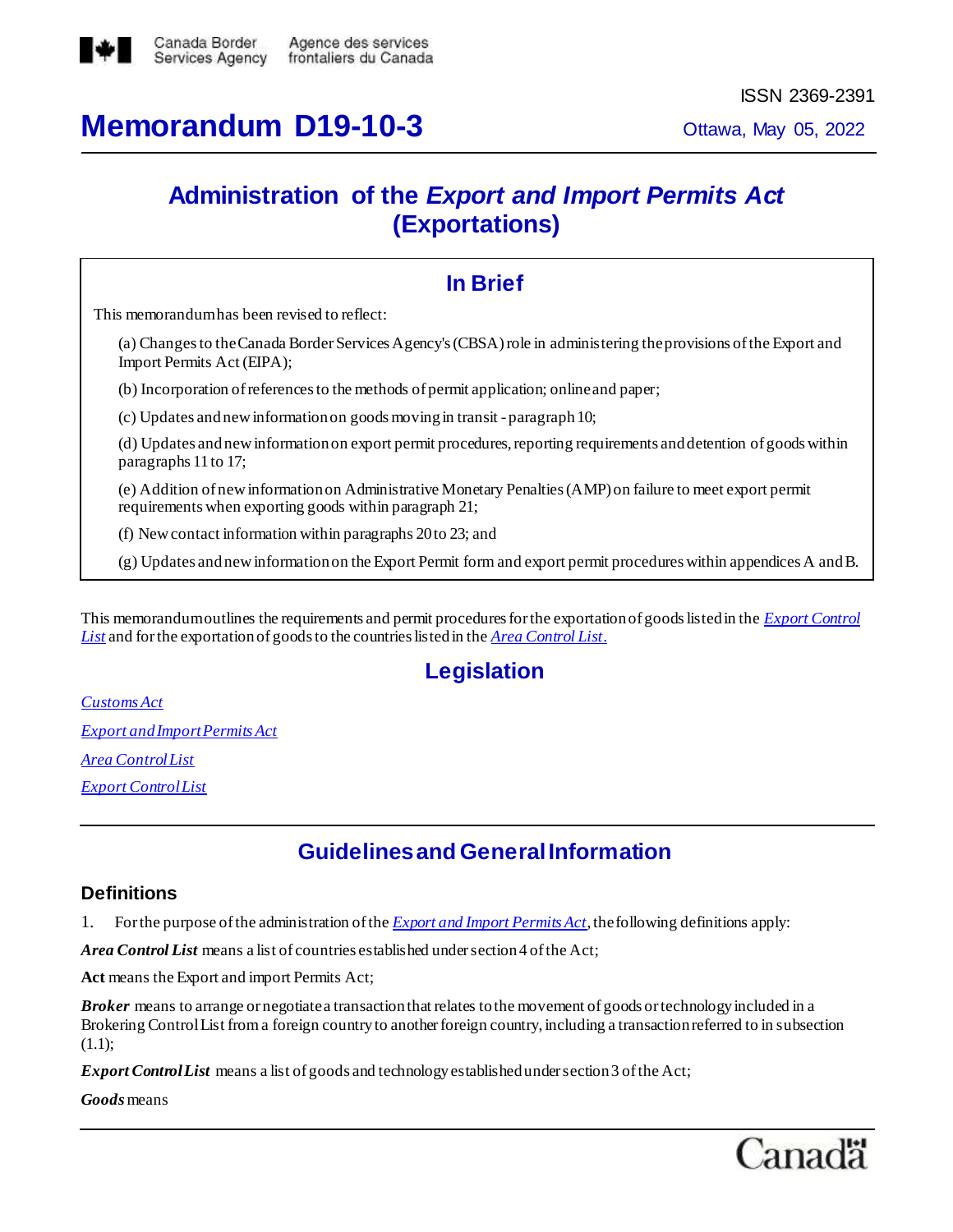- (a) goods as described in the *[Guideto Canada's Export Controls](https://www.international.gc.ca/controls-controles/about-a_propos/expor/guide-2018.aspx?lang=eng)*that are intended for export to a destination specified in respect of those goods in section 2 of the *Export Control List*; or
- (b) goods that are intended for export to a country included in the *[Area Control List](https://laws.justice.gc.ca/eng/regulations/SOR-81-543)*.

*Minister* means such member of the Queen's Privy Council for Canada as is designated by the Governor in Council as the Minister for the purposes of the Act;

*Permit* means an export permit issued pursuant to subsection 7(1) of the Act;

*Technology* includes technical data, technical assistance and information necessary for the development, production or use of an article included in an Export Control List or a Brokering Control List;

#### **Introduction**

- 2. The Canada Border Services Agency (CBSA) assists Global Affairs Canada (GAC) with the administration of the *[Export](http://laws-lois.justice.gc.ca/eng/acts/e-19/)  [and Import Permits Act](http://laws-lois.justice.gc.ca/eng/acts/e-19/)*.
- 3. The *[Export and Import Permits Act](http://laws-lois.justice.gc.ca/eng/acts/e-19/)* gives the Governor in Council the authority to establish the *[Export Control List](http://laws-lois.justice.gc.ca/eng/regulations/SOR-89-202/index.html)* and the *[Area Control List](http://laws-lois.justice.gc.ca/eng/regulations/SOR-81-543/index.html)*.

### **Export control**

- 4. Export permits issued by GACare required for the exportation of goods and technology listed in the *[Export Control List](http://laws-lois.justice.gc.ca/eng/regulations/SOR-89-202/index.html)* and for the exportation of any goods or technology to any country listed in the *[Area Control List](http://laws-lois.justice.gc.ca/eng/regulations/SOR-81-543/index.html)*, except in cases where such goods and technology are permitted exportation under the authority of a General Export Permit (GEP).
- 5. An application for an export permit must be filed with GAC. Export permit applications for strategic and military goods and technology, as well as logs, are requested online using th[e Export Controls Online](https://www.international.gc.ca/controls-controles/systems-systemes/excol-ceed/index.aspx?lang=eng) (EXCOL) system.
- 6. Export permit applications for the majority of non-strategic goods controlled under Group 5 of the *[Export Control](http://laws-lois.justice.gc.ca/eng/regulations/SOR-89-202/index.html) List* as well as import permit applications for certain strategic goods, are requested online using the Export and Import Controls [System](https://www.international.gc.ca/controls-controles/systems-systemes/eics-scei/index.aspx?lang=eng) (EICS). The exception to this is certain forest products falling under Item 5101 of the *[Export Control List](http://laws-lois.justice.gc.ca/eng/regulations/SOR-89-202/index.html)*, which are processed in EXCOL. Export permits are typically issued in electronic form and can be printed by the exporter.
- 7. Paper applications may also be requested using the forms that are available on the export controls website: [https://www.international.gc.ca/controls-controles/about-a\\_propos/expor/before-avant.aspx?lang=engw](https://www.international.gc.ca/controls-controles/about-a_propos/expor/before-avant.aspx?lang=eng). When a permit application has been approved, GAC issues an export permit that is signed by an official with the delegated authority of the Minister of Foreign Affairs.
- 8. The exporter shall present a copy of the export permit to the CBSA, within the time frames specified in the *[Reporting of](https://lois-laws.justice.gc.ca/eng/regulations/SOR-2005-23/)  [Exported Goods Regulations](https://lois-laws.justice.gc.ca/eng/regulations/SOR-2005-23/)* by mode of transportation, at the place specified in the permit authorizing the exportation. If no place is specified in that permit, it must be presented at the export reporting office located closest to the place of exit of the goods and/ortechnology from Canada.An example of an EXCOL export permit may be found in Appendix A.
- 9. Certain goods and technology may be exported under the authority of a *General Export Permit*. In such cases, it is not necessary to apply for an individual export permit. The relevant *General Export Permit* number must be quoted in the corresponding field on the export declaration, if one is required under the *[Customs Act](http://laws.justice.gc.ca/eng/acts/C-52.6/index.html)*. The CBSA must be satisfied that the proposed export falls within the terms of the *General Export Permit*.

### **Controlled goods moving in transit through Canada**

10. In general, GAC does not require permits for goods and technology moving in transit. Please see Item 5401 (Goods and Technology in Transit) of the *Export Control List* for further information.

### **Export Permit Verification Procedure**

- 11. Border services officers willverify the accuracy of the export permits (permit number, validity dates, exporter name, quantities, etc.), ensure that permits have been issued/authorized by GAC, and will return the permits to the exporters.
- 12. In addition to the above verification procedures, **for exports of logs listed under Item 5101 of the ECL**:
	- (a) At the CBSA offices **outside of British Columbia**, border service officers shall follow the process outlined in section 11.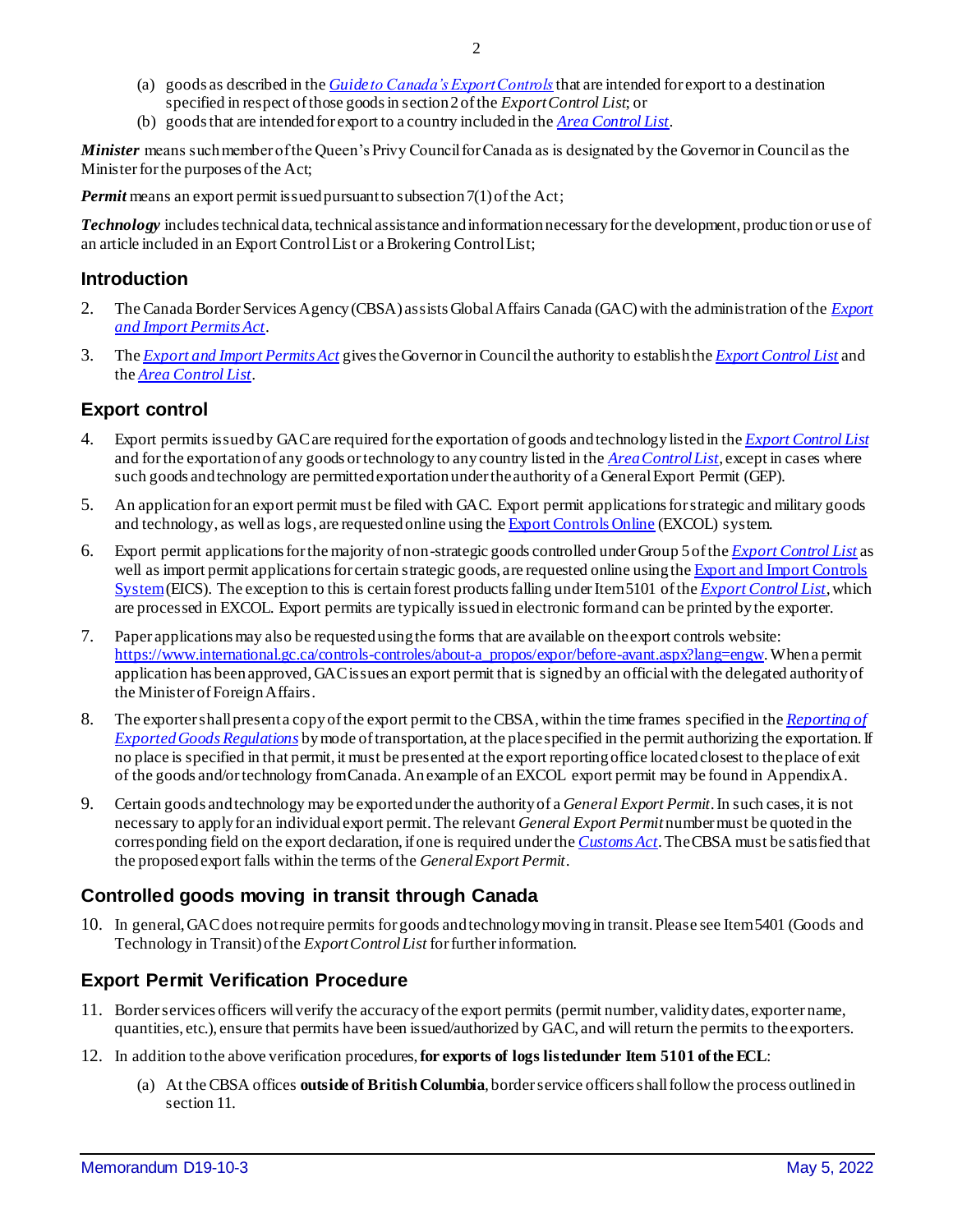- (b) **Only at CBSA offices located along the Canada/US Border of the province of British Columbia**, border services officers will:
	- a. Initial and stamp export permits for logs listed under Item 5101 of the ECL; and
	- b. Hold the permit and its accompanying load slip as part of the export report, according to the procedure set out i[n AppendixB](#page-5-0) to this memorandum. The log export permit and the accompanying load slip will be picked up routinely by an officer of the BC Ministry of Forests, Lands, Natural Resource Operations and Rural Development (BC FLNRORD).
- 13. [Appendix B](#page-5-0) to this memorandum further describes the permit procedure and relevant responsibilities. Additional information may be found in D20-1-1, *[Export Reporting](https://www.cbsa-asfc.gc.ca/publications/dm-md/d20/d20-1-1-eng.html)*.

#### **Amendments to individual permits**

- 14. Necessary amendments to permits may be authorized by GAC. Types of amendments include: differences in permit and shipment quantities, extensions of validity and expiry dates, cancellations, etc. For further information on amendments to permits, conta[ct Global Affairs Canada](mailto:TIN@international.gc.ca).
- 15. The *[Reporting of Exported Goods Regulations](https://laws-lois.justice.gc.ca/eng/regulations/sor-2005-23/index.html)*require that an accurate permit be provided to the chief officer of customs, within the applicable time set out in section 3 of the Regulations, and the goods and technology made available for inspection, at the place specified in the permit authorizing the exportation, or if no place is specified in that permit, at the export reporting office located closest to the place of exit of the goods and technology from Canada.

#### **Detentions**

- 16. The CBSA will not allowthe goods to be exported (depending on circumstances goods may be detained or refused export) when:
	- (a) no permit is presented;
	- (b) the goods and technology are not as stated on the permit;
	- (c) the quantity to be exported is greater than the quantity authorized on the permit;
	- (d) the permit is not yet in effect or has expired;
	- (e) there is uncertainty about the validity of the permit.
- 17. Under the above circumstances, the exporter will be advised to contact GAC (refer to paragraphs 20 to 23); the goods will not be exported until a valid export permit is presented to the CBSA or the permit discrepancy has been resolved by GAC.

### **Penalties**

18. Every person who contravenes any of the provisions of the Act or its regulations is guilty of an offence and is liable to : (a) on summary conviction, to a fine not exceeding \$250,000 or to imprisonment for a term not exceeding12 months, or to both; or (b) on conviction upon indictment, to a fine in an amount that is in the discretion of the court or to imprisonment for a term not exceeding ten years, or to both.

#### **Administrative Monetary Penalty System (AMPS)**

19. The [Administrative Monetary Penalty System](https://www.cbsa-asfc.gc.ca/trade-commerce/amps/menu-eng.html) (AMPS) authorizes the CBSA to impose monetary penalties for noncompliance with the *[Customs Act](https://laws-lois.justice.gc.ca/eng/acts/C-52.6/index.html),*the *[Customs Tariff](https://www.cbsa-asfc.gc.ca/trade-commerce/tariff-tarif/menu-eng.html)* and the regulations under these Acts, as well as contraventions of the terms and conditions of licensing agreements and undertakings. Please refer to the [Memorandum D22-1-](https://www.cbsa-asfc.gc.ca/publications/dm-md/d22/d22-1-1-eng.html) 1, *[AdministrativeMonetary Penalty System](https://www.cbsa-asfc.gc.ca/publications/dm-md/d22/d22-1-1-eng.html)*for details.

### **Additional Information**

20. Questions concerning the issuance of export permits for strategic and military goods and technology should be directed to:

Export Controls Division (TIE) Global Affairs Canada 125 Sussex Drive Ottawa, Ontario K1A 0G2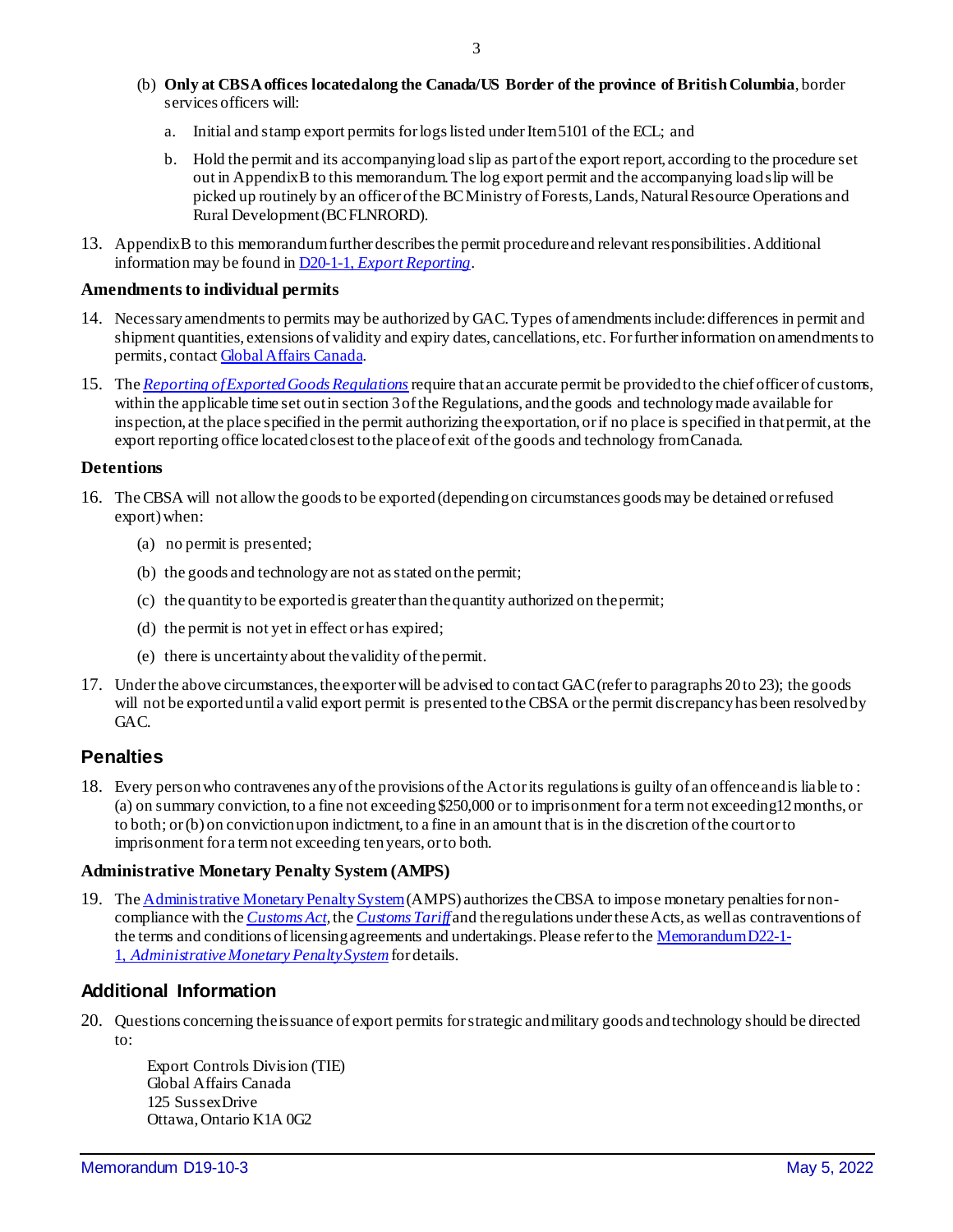Telephone: (343) 203-4331 Facsimile: (613) 996-9933 E-mail: *[tie.reception@international.gc.ca](mailto:tie.reception@international.gc.ca)*

21. Questions concerning the issuance of export permits for non-strategic goods controlled under Group 5 of the ECL (with the exception of Forest Products, and Milk Products and Infant Formula) should be directed to:

Non-Supply Managed Trade Controls Division Global Affairs Canada 125 Sussex Drive Ottawa, Ontario K1A 0G2 Telephone: 343-203-6820 Facsimile: 613-996-0612 / 613-995-5137 Email Non-Supply Managed Trade Controls: *[tin@international.gc.ca](mailto:tin@international.gc.ca)*

Website[: www.exportcontrols.gc.ca](http://www.exportcontrols.gc.ca/)

22. Questions concerning the issuance of export permits for Forest Products (Items 5101 to 5104 on the ECL) should be directed to:

Softwood Lumber and Log Export Controls Global Affairs Canada 125 Sussex Drive Ottawa, Ontario, K1A 0G2

Telephone: 343-203-5386 (Hot Line) Facsimile: 613-944-1452 Email for Logs[: Logs-Billes\\_de\\_bois@international.gc.ca](mailto:Logs-Billes_de_bois@international.gc.ca) Email for Softwood Lumber[: softwood.boisdoeuvre@international.gc.ca](mailto:softwood.boisdoeuvre@international.gc.ca) Website[: https://www.international.gc.ca/controls-controles](https://www.international.gc.ca/controls-controles)

23. Questions concerning the issuance of export permits for Milk Products and Infant Formulas(item5200 on the ECL) should be directed to:

Supply-Managed Trade Controls Division Global Affairs Canada 125 Sussex Drive Ottawa, Ontario K1A 0G2

Email: [Export\\_Thresholds-Seuils\\_Exportation@international.gc.ca](mailto:Export_Thresholds-Seuils_Exportation@international.gc.ca)

24. For more information regarding the CBSA's programs and services, please contact the Border Information Service (BIS) line. Within Canada, you can call BIS toll-free at **1-800-461-9999**. From outside Canada, please call 204-983-3500 or 506-636-5064 (long-distance charges will apply). Agents are available Monday to Friday (08:00 – 16:00 local time, except holidays). TTY is also available within Canada at **1-866-335-3237.**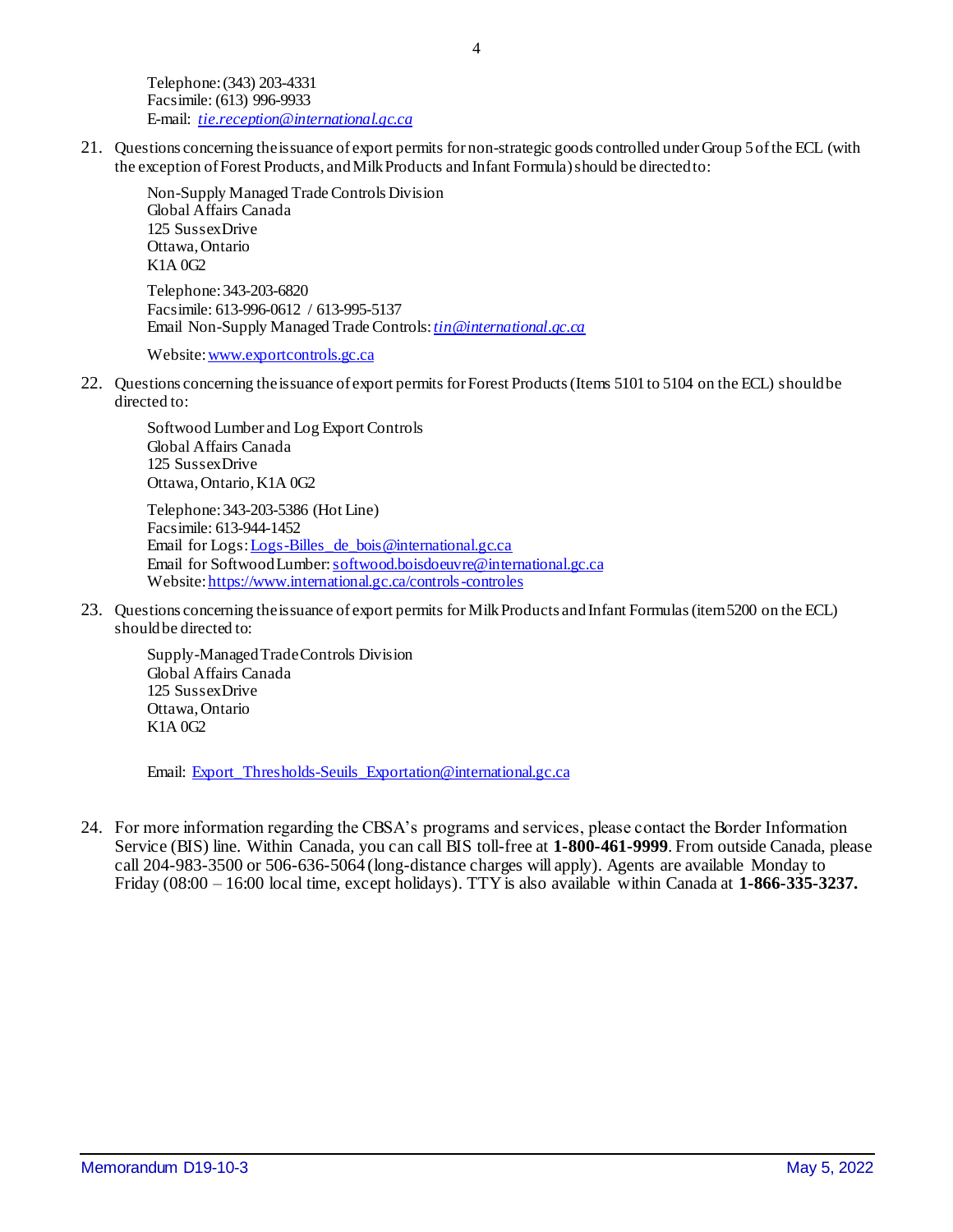# **Appendix A - Form EXT 1042, Application for a Permit to Export Goods**

Please see all appropriate forms/applications at [https://www.international.gc.ca/controls-controles/about](https://www.international.gc.ca/controls-controles/about-a_propos/expor/before-avant.aspx?lang=eng)[a\\_propos/expor/before-avant.aspx?lang=engw](https://www.international.gc.ca/controls-controles/about-a_propos/expor/before-avant.aspx?lang=eng).

| <b>Permit Number</b><br>Nº de licence:                    |                                                              | Reference Identification<br>Nº de reference:     |                         | <b>Parmit Vald From</b><br>Licence valide à partir du |                            |                                                        | Parmit Valid To<br>Licence valids juxqu'au                                                                    |                                 | Page lismber<br>Notchie de pages:<br>Page 1 of f de 2             |                           |
|-----------------------------------------------------------|--------------------------------------------------------------|--------------------------------------------------|-------------------------|-------------------------------------------------------|----------------------------|--------------------------------------------------------|---------------------------------------------------------------------------------------------------------------|---------------------------------|-------------------------------------------------------------------|---------------------------|
| Exporter / Exportateur                                    |                                                              |                                                  | EICB No. / Nº de DGCEI: | Applicant / Requerant                                 |                            | EICB No. / Nº de DGCEI:                                |                                                                                                               |                                 |                                                                   |                           |
| Nancy / Now                                               |                                                              |                                                  |                         |                                                       | <b>Mann</b> / Nom.         |                                                        |                                                                                                               |                                 |                                                                   |                           |
| Adams / Admiss                                            |                                                              |                                                  |                         |                                                       | Address / Address:         |                                                        |                                                                                                               |                                 |                                                                   |                           |
| <b>City / Vitter</b>                                      |                                                              | <b>Country / Pape:</b><br>Province   Hale / Blut |                         | <b>Elfan Villey</b>                                   |                            | Francisco / Kitala / Blutt                             |                                                                                                               | <b>Country / Pays:</b>          |                                                                   |                           |
| Postel Code / Code powiati                                |                                                              | Telephone No. / IV Miladune:                     |                         | Facebooks / Telecopiest                               |                            | Fustal Dode / Code postal:                             |                                                                                                               | Telephone No. / Nº falde/soldar |                                                                   | Fanalmille / Telecopieur: |
| <b>Contact: Heconocation</b>                              |                                                              |                                                  |                         |                                                       | <b>Contact Chappenster</b> |                                                        |                                                                                                               |                                 |                                                                   |                           |
| <b>Intermediary Consignee Name</b>                        | Nors ou destinataire intermediaire:                          |                                                  |                         | Efred Amount, City / Atruste in vertic video          |                            |                                                        |                                                                                                               | Country / Pays:                 |                                                                   |                           |
| <b>Final Consignee Name</b><br>Nom ou destinataire finan: |                                                              |                                                  |                         | Street Address, City / Adriente de volvie, Ville:     |                            |                                                        |                                                                                                               | Country / Paye:                 |                                                                   |                           |
| ECL NO. INC.<br>IV' de LMEC:                              |                                                              |                                                  |                         |                                                       |                            |                                                        |                                                                                                               |                                 |                                                                   |                           |
| <b>Burn No.</b><br>te games                               | Country of Manufacture<br>Description<br>Pays de fabrication |                                                  |                         |                                                       |                            | Quartify<br>Link Museure<br>Quantité<br>Unfa da meaure |                                                                                                               | Valeur unitaine (\$CAD)         | Unit value (\$CAD)<br>Total Value (\$CAD)<br>Valeur fotule (BCAD) |                           |
|                                                           |                                                              |                                                  |                         |                                                       |                            |                                                        | The total value of all goods proposed for export against this permit is (\$CAD):                              |                                 |                                                                   |                           |
|                                                           |                                                              |                                                  |                         |                                                       |                            |                                                        | La valeur de toutes les marchandises autorisées à étre exportées en vertu de cette licence s'élève à (\$CAD): |                                 |                                                                   |                           |
|                                                           | Terms and Conditions / Conditions                            |                                                  |                         |                                                       |                            |                                                        |                                                                                                               |                                 |                                                                   |                           |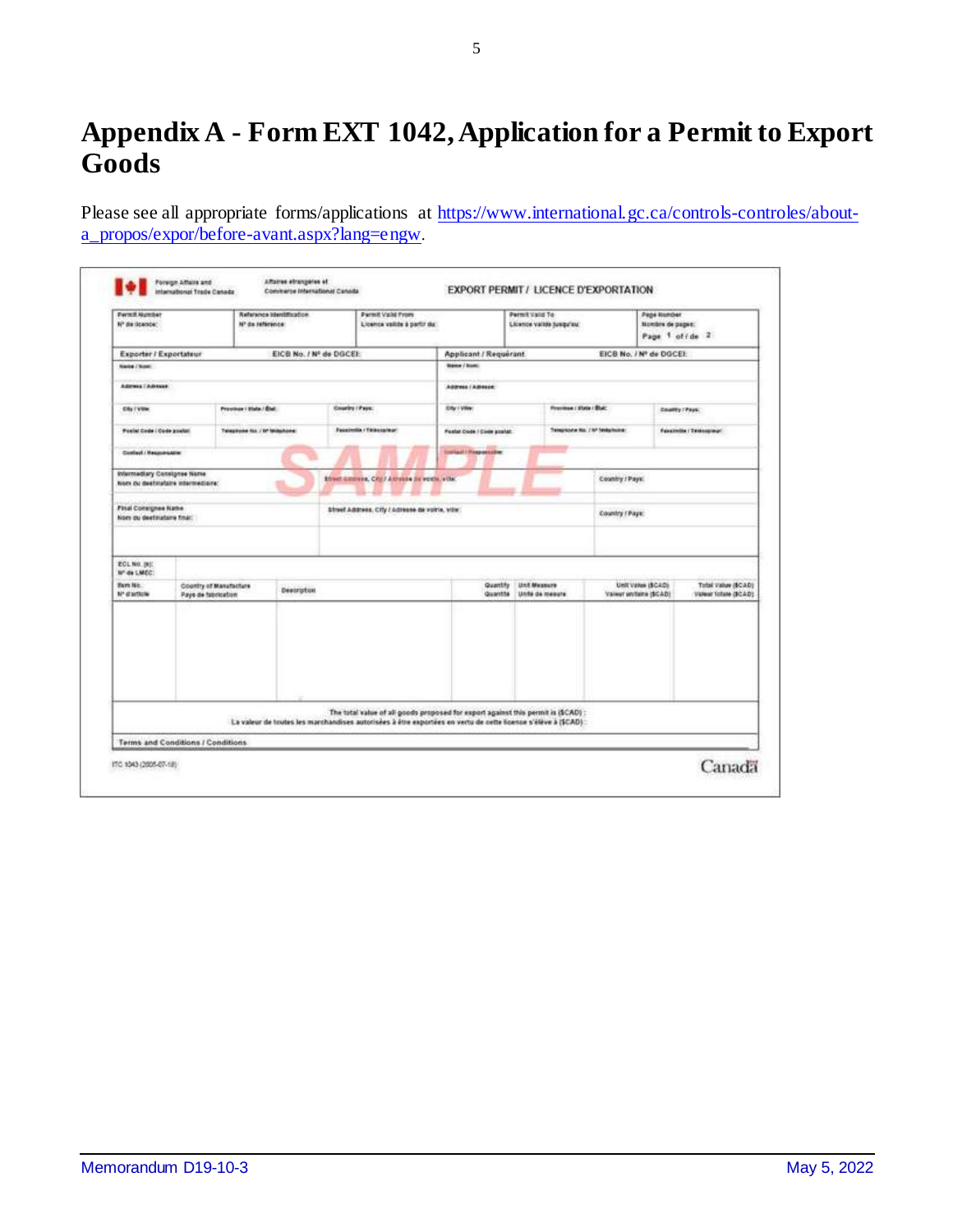# <span id="page-5-0"></span>**Appendix B – Export Permit Procedures**

The following chart outlines the permit procedure and delineates the respective responsibilities of the exporter, Global Affairs Canada (GAC), and Canada Border Service Agency (CBSA).

|         | <b>Action</b>                                                                                                                                                                                                                                                                                                                                                                                                                                                                                                                                                                           | <b>Responsibility</b> |
|---------|-----------------------------------------------------------------------------------------------------------------------------------------------------------------------------------------------------------------------------------------------------------------------------------------------------------------------------------------------------------------------------------------------------------------------------------------------------------------------------------------------------------------------------------------------------------------------------------------|-----------------------|
|         | Step 1: Apply for a permit.                                                                                                                                                                                                                                                                                                                                                                                                                                                                                                                                                             | Exporter              |
| Step 2: | When a new permit application is received, assess the goods and technology<br>against the <i>Export Control List</i> (ECL), and review the permit application.                                                                                                                                                                                                                                                                                                                                                                                                                          | <b>GAC</b>            |
|         | Step 3: If the permit application is complete and, following an assessment of the<br>application, it is determined that a permit should be issued, issue the permit to<br>the exporter.                                                                                                                                                                                                                                                                                                                                                                                                 | <b>GAC</b>            |
|         | Step 4: Present a copy of the export permit to the CBSA, within the time frames<br>specified in the Reporting of Exported Goods Regulations by mode of<br>transportation, at the place specified in the permit authorizing the exportation.<br>If no place is specified in that permit, it must be presented at the export<br>reporting office located closest to the place of exit of the goods and/or<br>technology from Canada.                                                                                                                                                      | Exporter              |
|         | Step 5: Review the permit to ensure the information matches that of the attached export<br>declaration, the cargo control document, and/or the goods or technology:<br>$(a)$ permit quantity, value shipped and description;<br>$(b)$ effective and expiry dates of permit;<br>$(c)$ issuance on behalf of the Minister of Foreign Affairs.                                                                                                                                                                                                                                             | <b>CBSA</b>           |
|         | Step 6: Validate the permit in terms to quantity, value, etc., for export.                                                                                                                                                                                                                                                                                                                                                                                                                                                                                                              | <b>CBSA</b>           |
|         | Step 7: Allow goods and technology to be exported.                                                                                                                                                                                                                                                                                                                                                                                                                                                                                                                                      | <b>CBSA</b>           |
|         | Step 8: With respect to export <b>permits for logs controlled under Item 5101 of the</b><br>ECL that are validated at CBSA offices located along the Canada/US<br>Border of the province of British Columbia, CBSA officers shall retain the<br>permit together with its accompanying load slip, at the export reporting office,<br>of exit as part of the export report. The log export permit and the<br>accompanying load slip will be picked up routinely by an officer of the BC<br>Ministry of Forests, Lands, Natural Resource Operations and Rural<br>Development (BC FLNRORD). | <b>CBSA</b>           |
|         | Step 9: If necessary, take enforcement action.                                                                                                                                                                                                                                                                                                                                                                                                                                                                                                                                          | <b>GAC</b>            |
|         | Step 10. If necessary, take enforcement action.                                                                                                                                                                                                                                                                                                                                                                                                                                                                                                                                         | <b>CBSA</b>           |